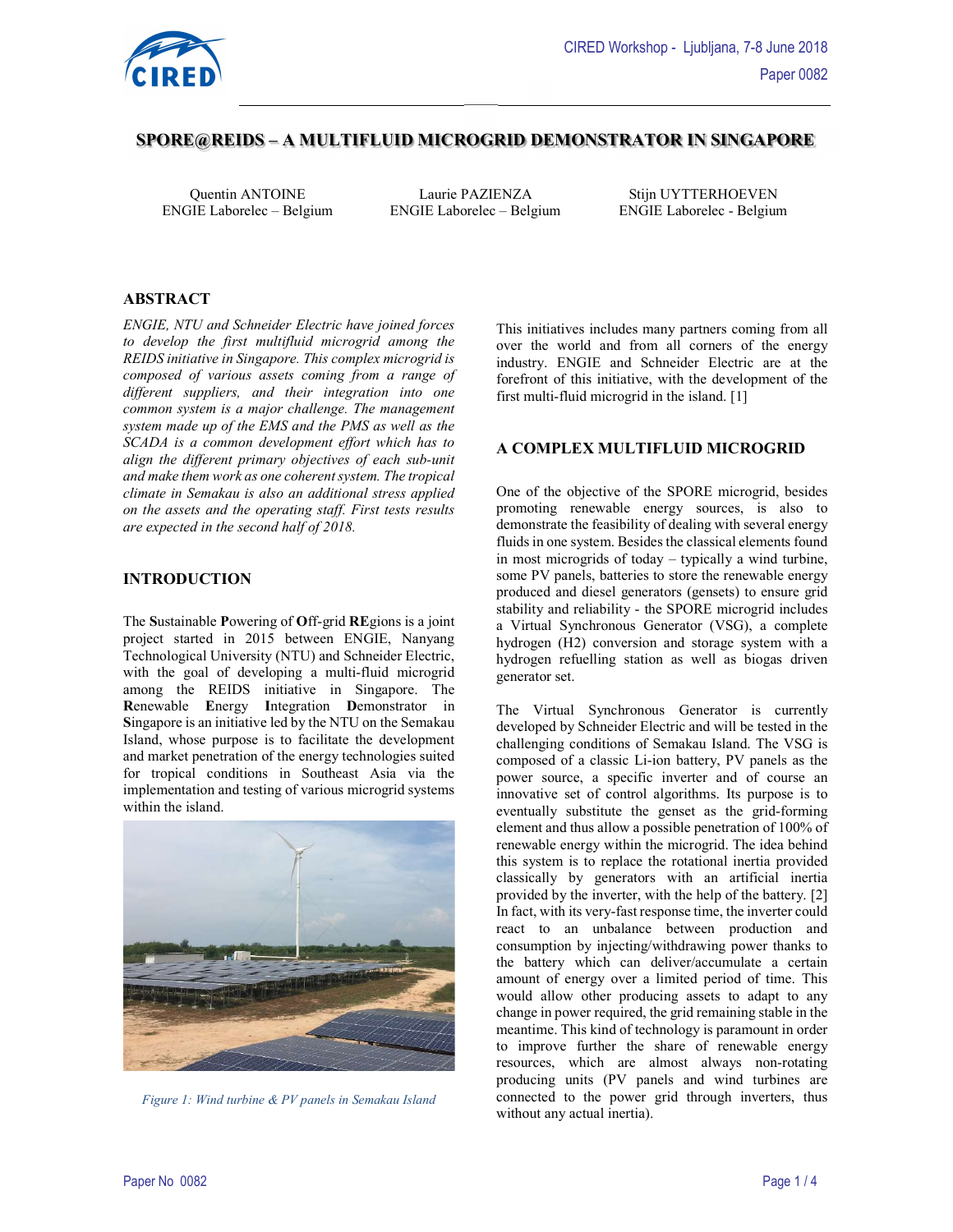





Figure 2 : Schematic of the SPORE microgrid

The H2 system is composed of the following elements: an electrolyser, a H2 storage tank, a fuel cell and a refuelling station for a fuel cell electric vehicle. The philosophy of the system is that it can serve two purposes. Firstly, the bundle electrolyser-H2 tank-fuel cell can be seen on a functionality level as the equivalent of a storage unit, which can store the energy produced by renewable sources as hydrogen in the H2 tank. Secondly, the refuelling station can use some of the hydrogen stored in the tank to refuel vehicles and thus promote an emission-free mobility.

The biogas generator is part of a simulated biogas system, which also includes Compressed Natural Gas (CNG) bundles. The biogas generator is similar to a classical genset in terms of functionality, the only difference being the use of biogas instead of diesel as fuel. The purpose of CNG bundles is to emulate the production of biogas through the disposal of organic waste. Energy is thus produced while disposing of wastes, a true win-win situation.

Due to the lack of suitable and flexible power consumption present on the island, another essential element of the microgrid is the load bench, which not only allows the power produced to be consumed (without this balance between production and consumption, the grid does not exist), but also permits to test various usecases such as a sudden drop of the load or even worse a sudden increase, which is always challenging for the power grid since it endangers the power balance thus apply stresses on the grid.

Finally, all of these various units could not operate together and function as a whole without a proper management system. The main components of such a system are the Power Management System (PMS), the

Energy Management System (EMS) and the Supervisory Control And Data Acquisition (SCADA), which will be detailed hereafter.

#### MANAGEMENT SYSTEM DESIGN

The management system scheme is illustrated in Figure 3. It can be seen that the three main bricks PMS, EMS and SCADA are sequential in their functionalities and interactions.

The PMS purpose is to ensure the stability of the grid at any moment, including but not limited to the aforementioned power balance and the power quality, which is notably about keeping the voltage and frequency levels within the admissible limits. [3] The PMS is straight connected to all the assets and is able to send instructions to all of them. Some assets are entirely controlled by this system while others are just getting set points which are then incorporated by their own internal control system. In order to ensure the power balance, the PMS must not only deal with the available power resources, which are not always predictable like notably the solar panels or the wind turbines, but also with the reactivity capabilities of each of them. A sudden change in the consumption will be managed only if the production assets can react fast enough and adjust their production.

The SCADA serves as the interface between the entire microgrid process and the user, or rather in this case the operators who will proceed with the academical tests. Its purpose is to be able to monitor and interact to some extent with the operations of the microgrid. Boundaries have to be clearly established between the responsibilities of the PMS and the parameters that can be controlled by the SCADA user. If some exchanges are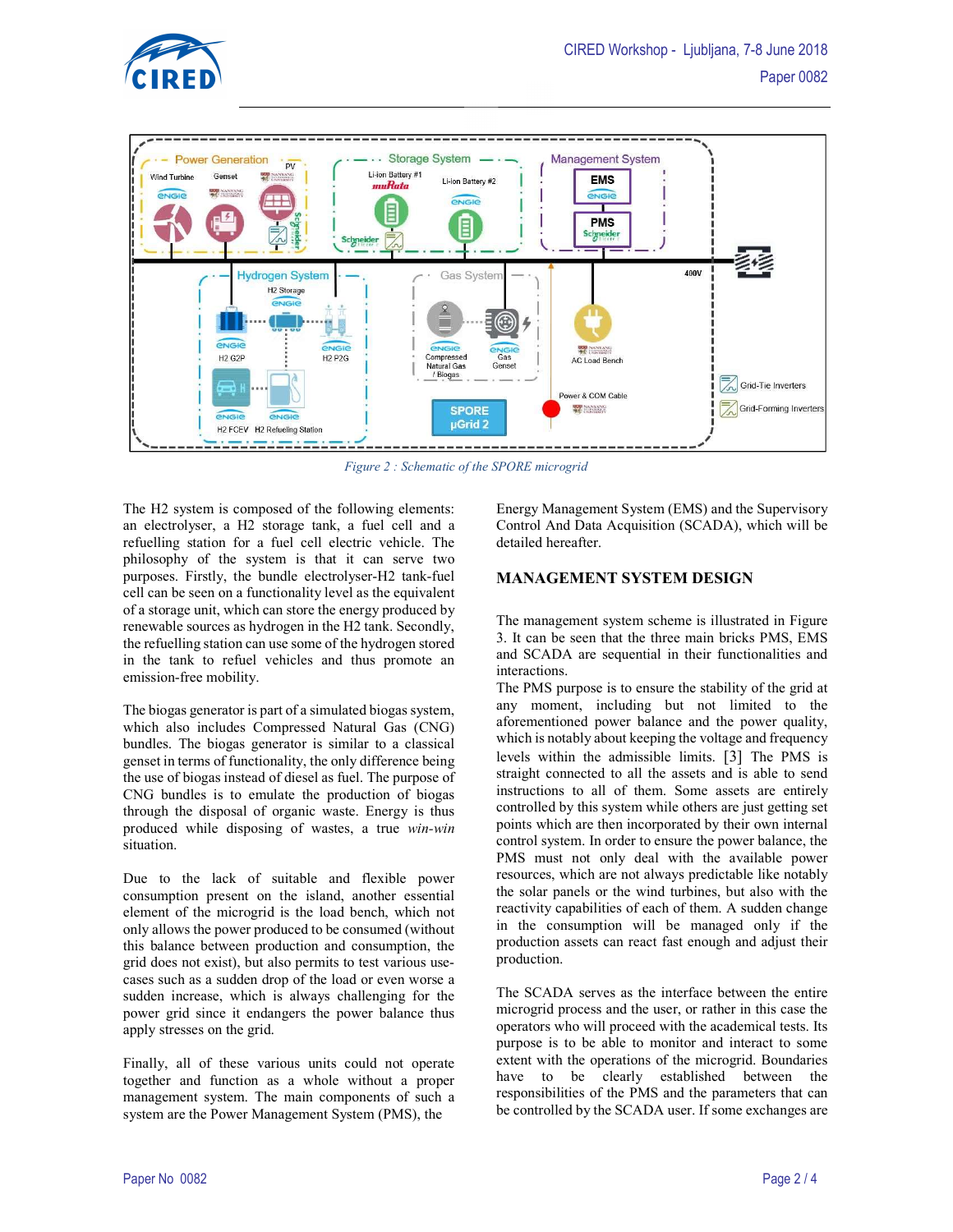

foreseen in the management system design between the end-user and the PMS itself (internal parameters settings for example), this will occur via the SCADA interface.

The EMS purpose is threefold. First, the EMS aims at making the most of the multi-fluid aspect of the microgrid and thus maximizing the synergies between all the technology bricks.

Secondly and more classically, a focus is put on shortterm optimisation, which consists in choosing among the assets available the most appropriate production and storage means to supply the power demand while minimizing OPEX and environmental impact. This second objective relies heavily on weather and consumption forecasts.

Finally, the EMS proceeds to a mid-term optimization on the use of the various assets and their maintenance schedule, with a view to maximize the lifetime of all assets and minimize replacement costs. Transversally to all these objectives, the EMS is expected to remain customer-focused, meaning that the expectations from the customers are taken into account in all optimizations to guarantee the quality of the electrical supply as well as the fine-tuning of the optimization priorities based on the customer choices.



Figure 3: Management system scheme

## THE CHALLENGE OF INTEGRATION

A major challenge in the making of the SPORE microgrid is the integration of different technologies in one coherent and functional system.

The various elements in the microgrid, including but not limited to the assets, are brought by various partners and have to be integrated in one common system. This induces significant challenges in terms of interoperability among the assets, the communication chains and the management systems.The interface between the EMS and PMS is, notably, a key development in this project. Two systems designed by two different companies, each having their own set of proprietary algorithms and coding languages, with a different set of objectives, must be brought together in order to obtain a functioning global system. This global system is thus expected to achieve both sets of objectives.

In order to achieve this goal, both development teams have to reach a common vision on the principles behind each individual units, otherwise no common solution can be figured out. Indeed, before deciding which signals will be sent from one unit to the other (and the corresponding technical modalities), which is the interface in itself, an agreement has to be found on the inner logics of each unit. Some fine-tuning (up- or downgrade) may be required and a clear boundary has to be drawn between the two systems responsibilities in the management system, otherwise no interface can be developed.

In other words, before agreeing on the interface itself, the development teams must agree on what each individual unit can or cannot do.

Of course there are other intercompatibility issues, notably regarding communication protocols between each assets and the unified communication architecture, with the PMS in charge. A single database must be built to integrate all inputs and outputs (I/O) signals. These can vary widely among the command signals, the measurements or the status and alarm signals. It is thus not a small feat to assemble all of these and correctly establish a map of the communications among all different units (EMS, PMS, SCADA and the assets).

Another point of attention regarding the integration is the global operating modes of the overall system, which has to be carefully built based on each asset's features, regulation and technical limits, but also on the basis of the general vision of the microgrid operations. What does this system aim to test? What will be automatically controlled and what will be controlled by the user through the SCADA interface? Those are examples of questions that need to be addressed when designing the global operating modes of the system.

## IMPACT OF CLIMATIC CONDITIONS

The tropical climate on Semakau Island induce challenges not only for human work but also on a technical level. It is a euphemism to say that the climate is harsh on the Singaporean Island. With an average relative humidity above 97% and a temperature never below 25°C during a whole year and often exceeding 30 degrees, the strain on the human body is severe. [4] Working shifts have to be carefully determined in order to limit the burden on the workers, otherwise there is an increased risk of reduced attention and focus capability, which in the context of a research project with dangerous voltages could prove to be catastrophic.

But more importantly these conditions consist in a threat